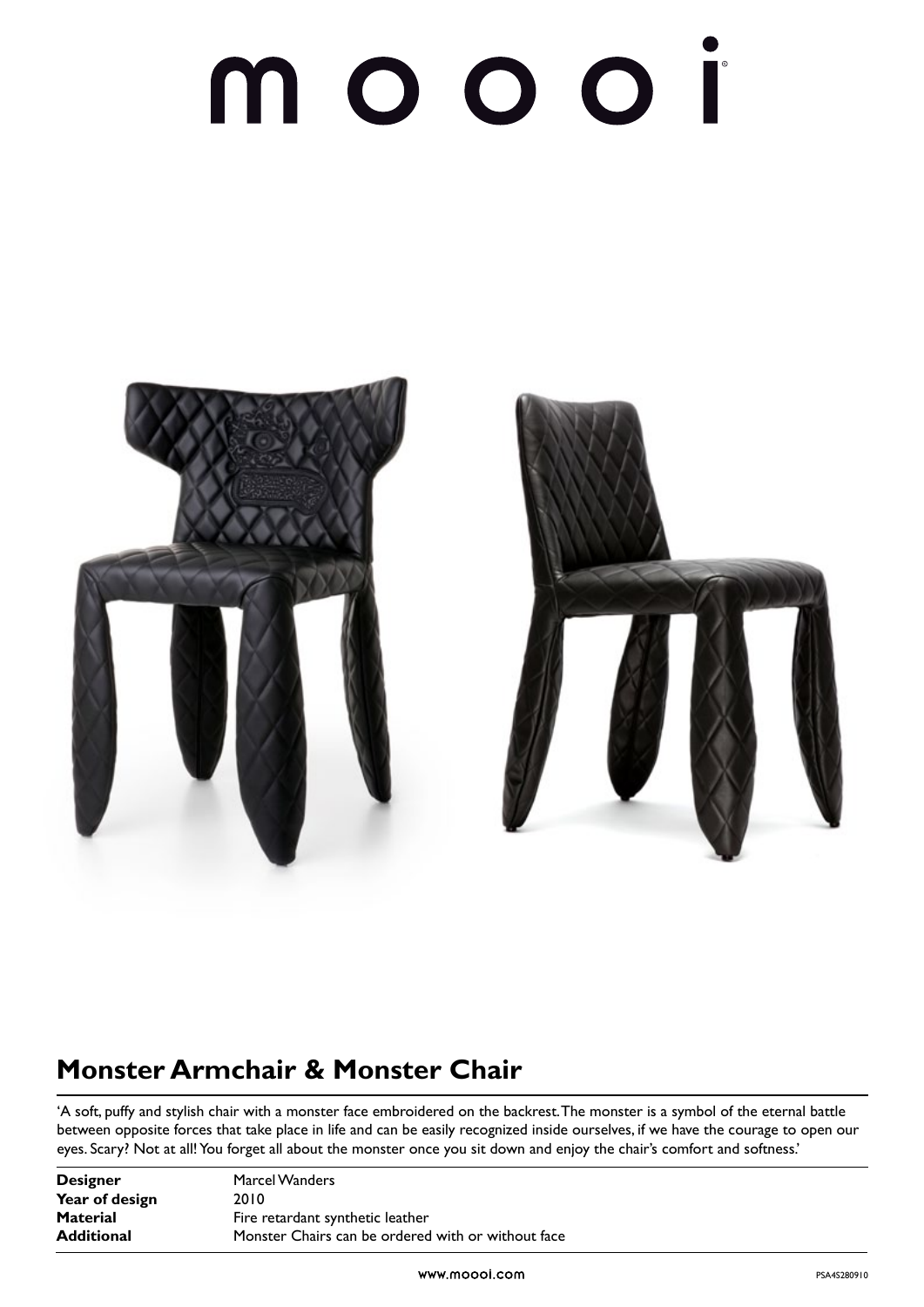## O O  $\bigodot$

#### **Fabric**



Black

| Composition | 88% PVC - compound<br>12% PES - fabric                                    |
|-------------|---------------------------------------------------------------------------|
| Abrasion    | >50.000 Martindale                                                        |
| Firetest    | <b>NF M2.</b><br>BS5852 IS-0+1.<br>$EN1021-1+2.$<br>DIN4102 (Part 1, B2), |

#### **Packaging**

| н<br>w<br>D                          | 88 cm   34.6"<br>62,5 cm   24.6" |  |
|--------------------------------------|----------------------------------|--|
| Colli I                              | 58 cm   22.8"                    |  |
| Product weight:<br>10,5 KG   23,2 lb |                                  |  |
| With packaging:<br>13,5 KG   29,8 lb |                                  |  |

#### **Cleaning Instructions**

The chair can be cleaned with a damp cloth and with most quality multi-surface cleaners. If the chair has dust it is best to remove this before proceeding with liquid cleaners. To do this Moooi recommends using a feather duster or a soft dry cloth. Always read the label of any cleaning product you intent to use on or near any item from the Moooi collection.